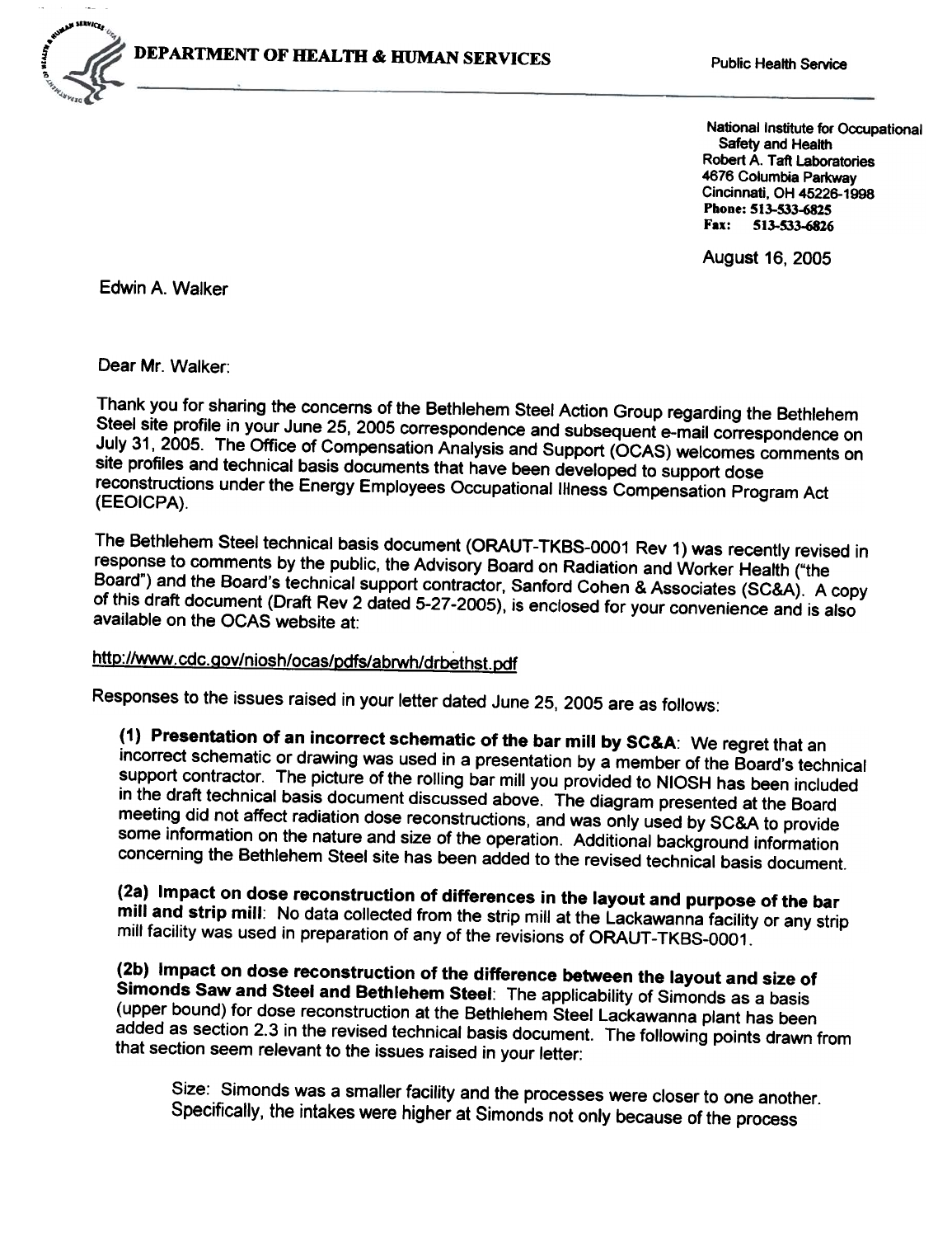arrangement (proximity to one another), but also because Simonds relied more heavily than Bethlehem Steel on manual processes. At Simonds, the rods were manually reintroduced into the same rolling stand, which was not required at the continuous bar mill which existed at Bethlehem Steel. The AEC cited the use of manual processes as at Simonds as one of the important reasons for elevated concentrations of uranium in air.

. Location: For purposes of reconstruding radiation doses, we assume that all workers at Bethlehem Steel were exposed at the  $95<sup>th</sup>$  percentile of all air monitoring data. Data collected at Simonds in 1948 is used for 1949 and 1950 at Bethlehem Steel while data colleded at Bethlehem Steel is used for 1951 and 1952. This level corresponds to the level of the highest exposed workers (at the rolling stands) in these plants. The estimates for the 1949 and 1950 periods are higher by almost a fador of 3 than the timeweighted averages the Health and Safety Laboratory determined for Simonds in their initial Odober 1948 evaluation. While only a small fradion of the 20,000 workers at the Lackawanna plant were rolling mill operators, this claimant favorable decision was made because of the difficulty of assessing the extent of other workers' involvement in and exposure to the rolling mill processes.

Material: Only the October 27. 1948 measurements at Simonds were used for establishing an intake in the 1948-1949 time period at Bethlehem Steel. Simonds rolled bare uranium (no lead or salt treatment) which is known to significantly elevate the exposure levels.

. Facility specific data: Comparison of the exposure levels at Simonds to those actually measured at Bethlehem Steel further show that these are bounding measurements. Assuming the 95% level as a constant intake rate for 10 hours during rolling (as assigned in the revised document), the intake based on Simonds data is over 26 times higher than that based on the Bethlehem Steel data. This is a claimant favorable decision to avoid underestimating the intake for periods prior to 1951 when the use of protective coatings on the uranium (e.g. lead bath or salt bath heating) is not known by NIOSH.

Dilution: The very large steel production of the rolling mill at Bethlehem Steel significantly reduces the importance of unmonitored areas and residual contamination because the uranium would be rapidly diluted with normal steel. Evaluation of residual contamination at Bethlehem Steel is discussed in section 3.5 of the revised technical basis document.

(2c) Impact of the cooling bed on dose reconstruction: The cooling beds were specifically considered in the development of the revised technical basis document residual contamination model previously discussed. The cooling beds and sub-basement were discussed at the town hall meeting with Bethlehem Steel workers (transcript of the meeting available at http://www.cdc.gov/niosh/ocas/pdfs/tbd/outreach/wo070104.pdf). While these areas will accumulate uranium, they will also accumulate steel residues. While the production of steel was much larger at the rolling mill compared to the production of uranium, the claimant favorable assumption was made that the steel was added at a rate equal to the uranium deposition rate. Furthermore, these workers are also evaluated using the same inhalation models discussed above (95% level) which is a claimant favorable evaluation.